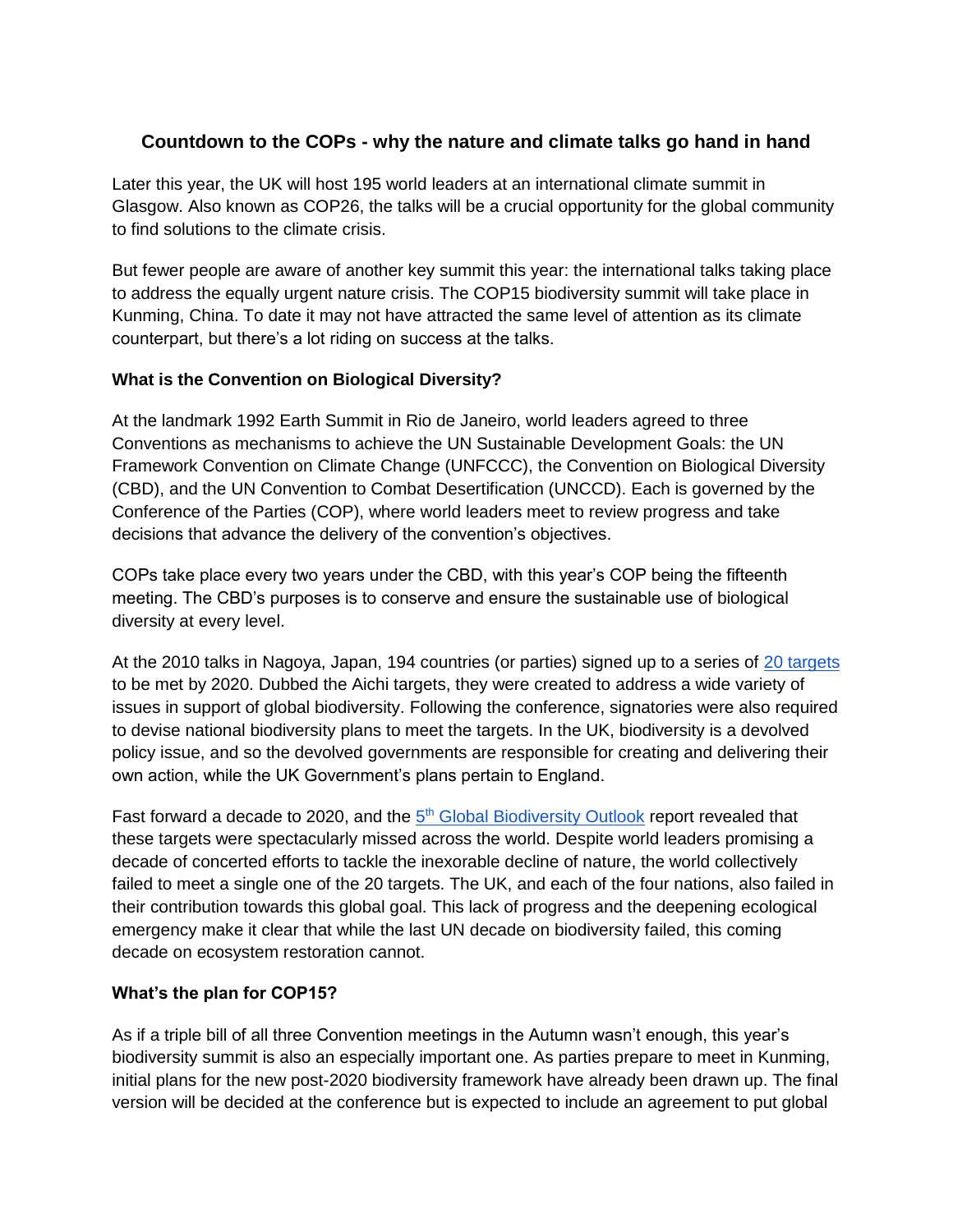biodiversity on the path to recovery by 2030, and a target to protect 30% of the Earth's land and seas by 2030.

We cannot afford to make the same mistakes and miss these targets again. The evidence is clear that continuing nature's destruction will lead to thousands more extinctions, pose a serious risk to global food insecurity, and increase the likelihood of further pandemics like Covid-19. And as the climate crisis worsens, degraded ecosystems also limit our resilience and ability to adapt to extreme weather events.

## **What role can the four countries of the UK play in influencing the outcome of COP15?**

A new international deal for nature must be matched by domestic ambition to bend the curve of biodiversity loss and deliver commitments made under the CBD. The UK has a strong opportunity to lead, taking advantage of the cross-over with the UNFCCC presidency for COP26 and the G7 presidency. In each country, the political attractiveness of adopting a global leadership role offers the opportunity to leverage greater ambition in national agendas, linking the credibility of negotiating positions to the strength of domestic actions.

In September 2020, the UK Prime Minister announced a commitment to protect 30% of the UK's land by 2030. In December 2020, the Scottish Government committed to protect 30% of Scotland's land for nature by 2030, in the ['Statement of Intent on Biodiversity'](https://www.gov.scot/publications/scottish-biodiversity-strategy-post-2020-statement-intent/). The four Links also welcomed the recent [Edinburgh Declaration on post 2020 Global Biodiversity Framework,](https://www.gov.scot/publications/edinburgh-declaration-on-post-2020-biodiversity-framework/) which has called for a collective commitment from subnational Governments, cities, and local authorities to raise ambition for nature's recovery. This is especially important given that most of the land and sea area that is legally protected for nature in the UK is within the jurisdiction of the devolved governments.

However, whilst these announcements are welcomed, all four countries of the UK need to show that they are serious about tackling the biodiversity crisis by translating these promises into genuine action on the ground. We want to see:

- 1. **Targets:** Setting a global goal for the restoration of species and habitats on land, at sea, and in freshwater habitats would be a good place to start. Going into the talks with this already put in place across the four countries of the UK would send a clear signal to other leaders to follow suit. There are opportunities to do this through [a State of Nature](https://e-activist.com/page/76784/petition/1?ea.tracking.id=WCL)  [Amendment to the Environment Bill in England,](https://e-activist.com/page/76784/petition/1?ea.tracking.id=WCL) and similarly through an Environment Bill and the next Biodiversity Strategy in Northern Ireland. To meet the ambitious commitments set out in the Scottish Government's statement of intent, Scotland's Biodiversity Strategy must contain ambitious and meaningful targets, and be supported with the resources needed to deliver nature's recovery. In Wales, we are calling for new legislation on environmental governance, to introduce new legally binding nature recovery targets.
- 2. **Measures to tackle the drivers of biodiversity loss:** Targets must be accompanied by a clear plan for how to reach them. The 30x30 initiative could play an important part in any plans, provided protected areas are effectively managed and monitored. At the